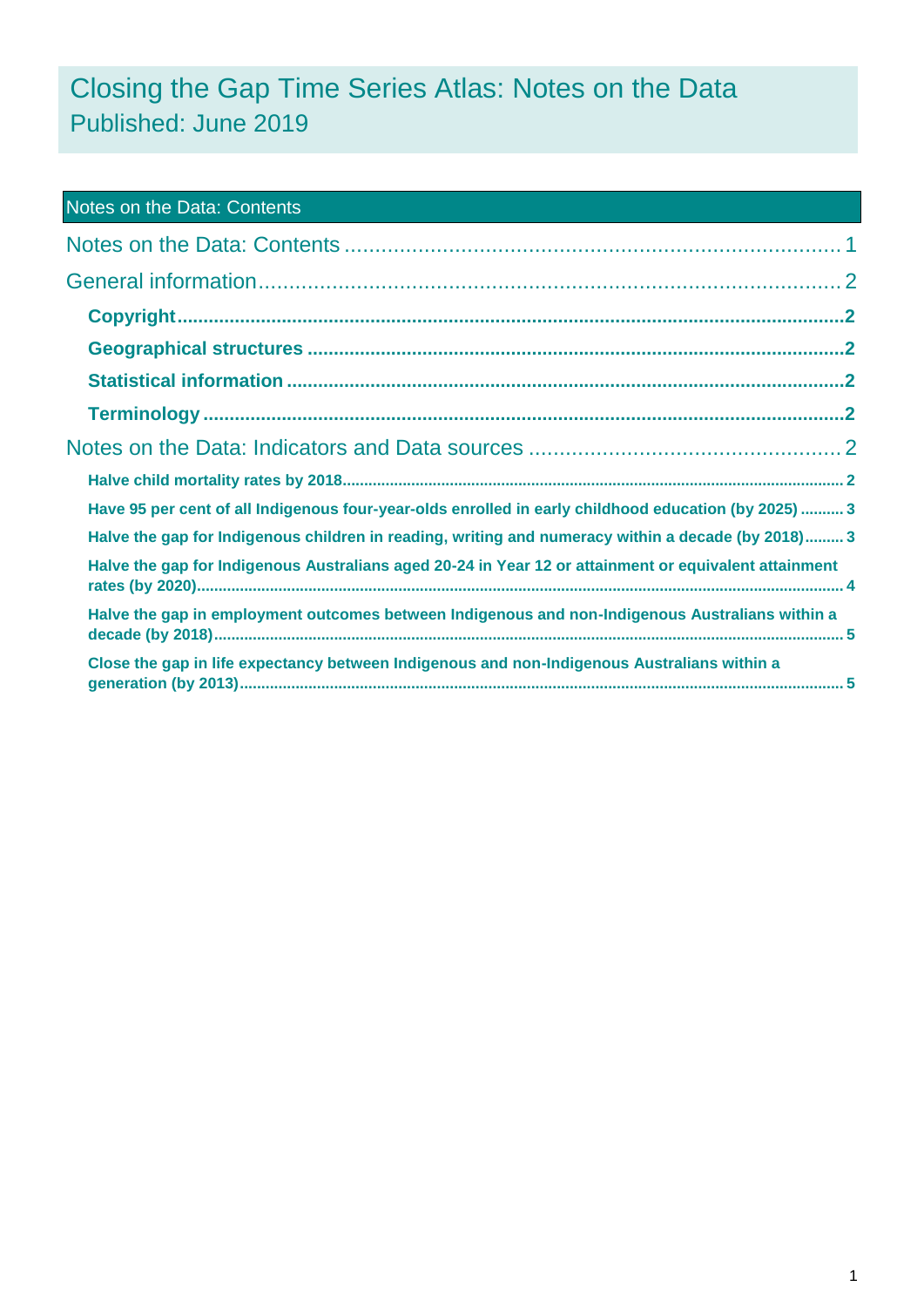## <span id="page-1-1"></span><span id="page-1-0"></span>**Copyright**

PHIDU content is licensed under a Creative Commons Attribution-NonCommercial-ShareAlike 3.0 Australia licence. බ0෧෧

You may copy and distribute these data. However, you must attribute PHIDU as the copyright holder of the data in compliance with our **[attribution and referencing policy](https://phidu.torrens.edu.au/help-and-information/copyright-disclaimer/licensing-and-attribution-of-phidu-content)**.

To view the full terms and conditions of this licence, refer to the **[Creative Commons licence](http://creativecommons.org/licenses/by-nc-sa/3.0/au/)** information.

#### <span id="page-1-2"></span>**Geographical structures**

Where available, data are presented for both Indigenous Areas and (the larger) Indigenous Regions. However, some data were only available to PHIDU by Indigenous Region.

For information regarding the geographies, refer to the **[geographical structure](https://phidu.torrens.edu.au/help-and-information/about-our-data/geographical-structures#aboriginal-torres-strait-islander-social-health-atlas)** information.

## <span id="page-1-3"></span>**Statistical information**

For information on the statistics presented, refer to the **[statistical information](https://phidu.torrens.edu.au/help-and-information/about-our-data/statistical-information)** available from the PHIDU website.

## <span id="page-1-4"></span>**Terminology**

'Indigenous' refers to Aboriginal and Torres Strait Islander people.

#### **The targets**

PHIDU has presented data at the sub-state and territory geographic level for the targets reported in the Closing the Gap: Prime Minister's Report 2018 [1]. Where data were not available for the targets or supplementary information presented in the Report, PHIDU has reported on proxy measures that we believe are informative of the targets. A list of the targets and other measures presented in this atlas is available **[here](https://phidu.torrens.edu.au/current/data/sha-topics/notes/ctg_targets_indicators.pdf)**.

[1] Commonwealth of Australia, Department of the Prime Minister and *Cabinet, Closing the Gap: Prime Minister's Report 2018*

## <span id="page-1-5"></span>Notes on the Data: Indicators and Data sources

#### <span id="page-1-6"></span>**Halve child mortality rates by 2018**

• Child mortality rate, 0 to 4 years – Indigenous/ non-Indigenous, 2002 to 2006; 2003 to 2007; 2004 to 2008; 2005 to 2009; 2006 to 2010; 2007 to 2011; 2008 to 2012; 2009 to 2013; 2010 to 2014; and 2011 to 2015 - *by IREG*

*Indicator detail***:** The data presented are the average annual child mortality rates per 100,000 population aged 0 to 4 years: they are presented as five-year rolling averages for the periods from 2002—06 to 2011--15.

**Source:** Data compiled by PHIDU from deaths data based on the Cause of Death Unit Record Files supplied by the Australian Coordinating Registry and the Victorian Department of Justice, on behalf of the Registries of Births, Deaths and Marriages and the National Coronial Information System. The population is the average estimated resident population for 2001/06, 2006/11 or 2011/16.

• Smoking during pregnancy – Indigenous/ non-Indigenous *[supplementary indicator]*

Period 1: NSW and WA - 2004 to 2006; SA - 2003 to 2005; Tas - 2005 to 2006; NT and ACT - 2004 to 2005; Vic and Qld - not available

Period 2: NSW, SA, WA, Tas and NT - 2006 to 2008; ACT - 2005 to 2007; Vic and Qld - not available Period 3: NSW, Qld, SA and ACT - 2008 to 2010; Vic, WA and Tas - 2009 to 2011; NT - 2006 to 2008 Period 4: 2012 to 2014

- *Indigenous data by IARE and IREG*
- *Non-Indigenous data by IREG*

**Data quality***:* As is the case in most statistical collections in Australia, Indigenous status is under-reported in the midwives data collections from which these data are compiled. However, the level of completeness of coverage (the extent to which the identification of Indigenous Australians occurs in data collections) in these collections is generally higher than in the deaths or hospital inpatient data collections. It should also be noted that coverage is likely to vary between geographical areas.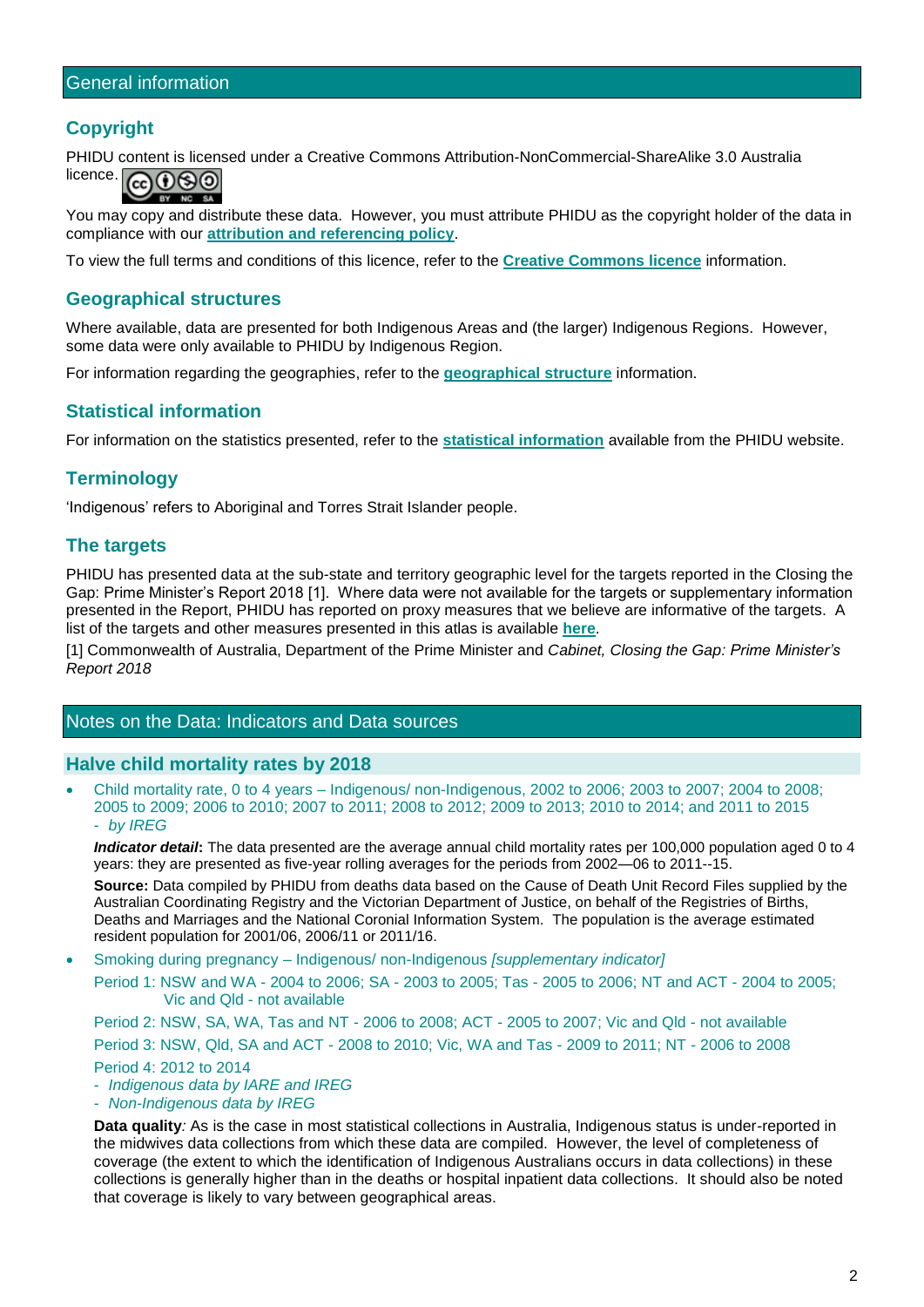*Indicator detail:* The data comprise women who reported that they smoked during a pregnancy, expressed as a proportion of the number of pregnancies. Note that the data may include women who were pregnant more than once during the time period (3 years).

**Source:** Compiled by PHIDU based on data from: NSW Department of Health; Consultative Council on Obstetric and Paediatric Mortality and Morbidity, Victoria; Perinatal Data Collection, Department of Health, Queensland; Department of Health and Ageing SA; WA Department of Health; Tasmanian Perinatal Database; NT Department of Health; and ACT Health.

• Children fully immunised at 1 year of age, 2 years of age and 5 years of age – Indigenous/ non-Indigenous, 2014 and 2017 *[supplementary indicator]*

#### - *by IARE and IREG*

*Indicator detail***:** The data presented are of registered\* children fully immunised at 1 year of age, 2 years of age and 5 years of age.

For the purposes of reporting the data, fully immunised means a child receives the vaccinations due at or immediately prior to the age at which the measurement occurs. It is assumed that all previous vaccinations were received.

The definitions of fully immunised are:

- **Children aged 1 year:** Fully immunised at 1 year means that a child aged 12 months to less than 15 months received three doses of a diphtheria, tetanus and whooping cough-containing vaccine, three doses of polio vaccine, two or three doses of Haemophilus influenzae type b vaccine (dependent of the type of vaccine used), three doses of hepatitis B vaccine, and three doses pneumococcal vaccine, all prior to the age of 1 year.
- **Children aged 2 years:** Fully immunised at 2 years means that a child aged 24 to less than 27 months received three doses of a diphtheria, tetanus and whooping cough-containing vaccine, three doses of polio vaccine, three or four doses of Haemophilus influenzae type b vaccine (dependent of the type of vaccine used), three doses of hepatitis B vaccine, one dose of a measles, mumps and rubella-containing vaccine, one dose of meningococcal C vaccine, and one dose of varicella (chicken pox) vaccine, all prior to the age of 2 years.
- **Children aged 5 years:** Fully immunised at 5 years means that a child aged 60 to less than 63 months received four doses of a diphtheria, tetanus and whooping cough-containing vaccine, four doses of polio vaccine, and two doses of a measles, mumps and rubella-containing vaccine, all prior to the age of 5 years.

For further information, refer to **[coverage information](http://www.ncirs.edu.au/immunisation/coverage/index.php)** produced by the National Centre for Immunisation Research and Surveillance of Vaccine Preventable Diseases (NCIRS).

Data are not shown for areas where there were fewer than 10 registered children or fewer than 10 children immunised.

\*Registered on the Australian Childhood Immunisation Register (ACIR). The ACIR is a national register that records vaccinations given to children under seven years old. It also provides immunisation history statements to parents or guardians.

**Source:** Compiled by PHIDU based on data provided by the Australian Childhood Immunisation Register, Medicare Australia, 2014 and 2017 calendar years.

#### <span id="page-2-0"></span>**Have 95 per cent of all Indigenous four-year-olds enrolled in early childhood education (by 2025)**

• Preschool enrolments, 4 to 5 years – Indigenous/ non-Indigenous, 2014, 2015, 2016 and 2017 - *by IARE and IREG*

*Indicator detail***:** The data presented are the number of children aged 4 to 5 years enrolled in a preschool program, as a proportion of all children aged 4 to 5 years.

**Source:** Compiled by PHIDU based on the ABS Microdata: Preschool Education, Australia (cat. no. 4240.0.55.003)

#### <span id="page-2-1"></span>**Halve the gap for Indigenous children in reading, writing and numeracy within a decade (by 2018)**

Early childhood development: Australian Early Development Census indicators – Indigenous (non-Indigenous data not yet available) *[proxy indicator]*

- Children assessed as developmentally vulnerable on one or more domains Indigenous, 2009, 2012 and 2015 - *by IARE*
- Children assessed as developmentally vulnerable on two or more domains Indigenous, 2009, 2012 and 2015 - *by IARE*
- Children assessed as developmentally vulnerable in the physical health and wellbeing domain Indigenous, 2009, 2012 and 2015

- *by IARE*

• Children assessed as developmentally vulnerable in the social competence domain - Indigenous, 2009, 2012 and 2015

- *by IARE*

• Children assessed as developmentally vulnerable in the emotional maturity domain - Indigenous, 2009, 2012 and 2015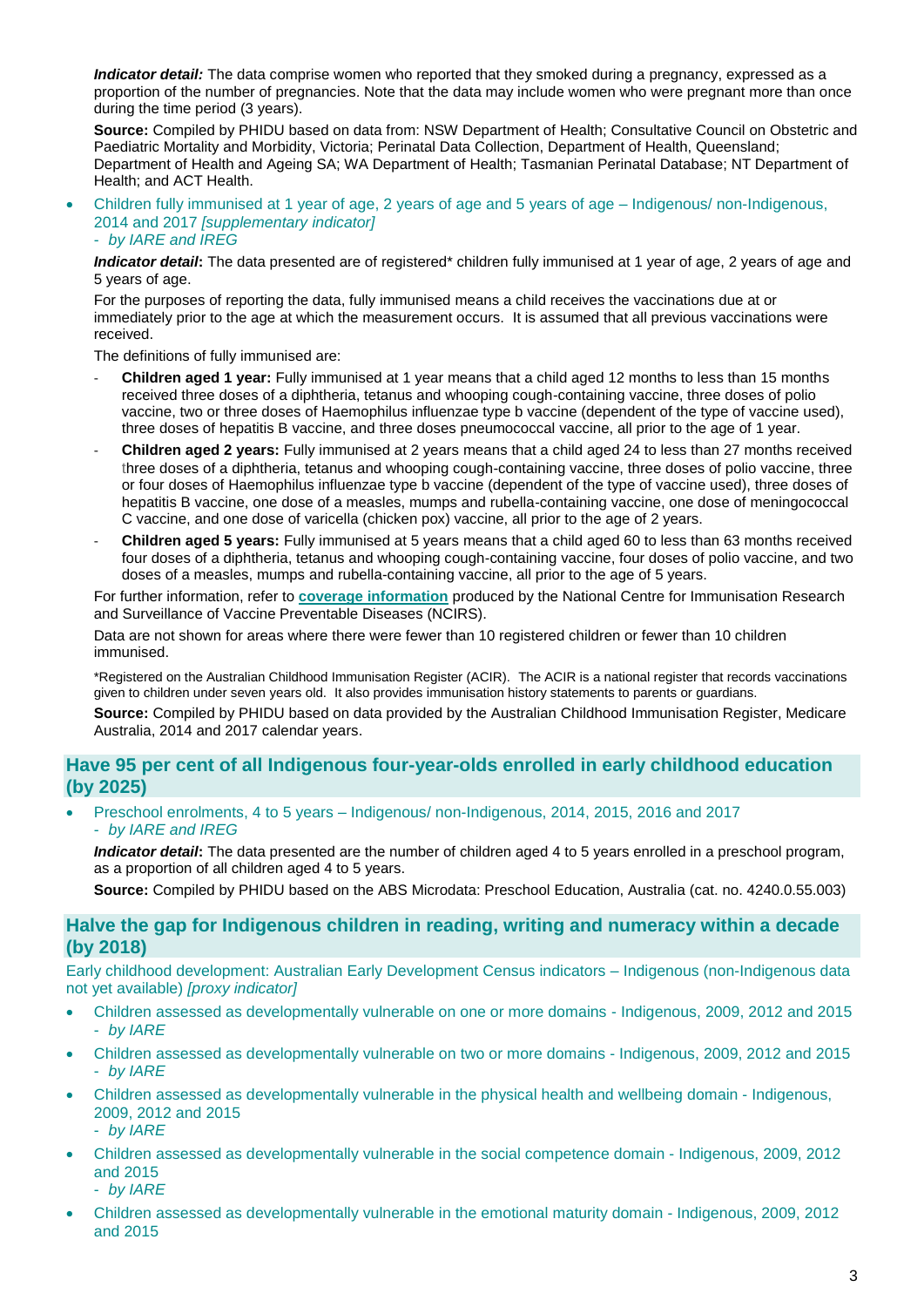- *by IARE*

- Children assessed as developmentally vulnerable in the language and cognitive (school based) domain Indigenous, 2009, 2012 and 2015 - *by IARE*
- Children assessed as developmentally vulnerable in the communication skills and general knowledge domain Indigenous, 2009, 2012 and 2015

- *by IARE*

*Indicator detail:* The AEDC results report on the number of children scoring in the following percentile ranges: 0 to 10th percentile (developmentally vulnerable), 11th to 25th percentile (developmentally at risk) and above the 25th percentile (developmentally on track).

The PHIDU data are presented for children identified as being of Aboriginal and Torres Strait Islander origin who were:

- developmentally vulnerable (0 to 10th percentile) on one or more domains;
- developmentally vulnerable (0 to 10th percentile) on two or more domains;

and who were assessed as being developmentally vulnerable (0 to 10th percentile) in the following domains:

- Physical health and wellbeing domain
- Social competence domain
- Emotional maturity domain
- Language and cognitive skills (school-based) domain
- Communication skills and general knowledge domain
- Data are not shown for areas where one or more of the following have been met:
- less than fifteen children had valid AEDC scores;
- less than two teachers had completed the AEDC instrument for children in that location;
- the AEDC instrument was completed for less than 80% of all non-special needs children;
- three or fewer Aboriginal children were assessed;
- 90 per cent or more of a population group is considered developmentally vulnerable in any domain or subdomain; or
- for New South Wales only, data are not shown where the number of developmentally vulnerable children number is between one and five inclusively.

Additional minor suppressions have also occurred where necessary to preserve confidentiality of related suppressed cells.

Notes:

- 1. The data supplied for Boulia Diamantina Winton and Carpentaria Burke Mornington were grouped communities, as were the raw data for Ceduna and Ceduna - West Coast. The data presented here are of these grouped communities.
- 2. In the raw data provided, where 90 per cent or more of a population group is considered developmentally vulnerable in any domain or subdomain, the number and percentage of children vulnerable was grouped to '90 per cent and over'. This applies to Domain Indicators (developmentally vulnerable category) and Vulnerability Summary Indicators (DV1 and DV2) and is to prevent the identification of individual children as developmentally vulnerable. In these instances, PHIDU have not shown data for these areas.
- 3. Data for 2015 are new and for 2009 and 2012 are revised

**Source:** Compiled by PHIDU based on data from the 2009, 2012 and 2015 Australian Early Development Censuses, provided by the Australian Government Department of Education and Training.

#### <span id="page-3-0"></span>**Halve the gap for Indigenous Australians aged 20-24 in Year 12 or attainment or equivalent attainment rates (by 2020)**

• Year 12 or equivalent attainment rates, 20 to 24 years – Indigenous/ non-Indigenous, 2006, 2011 and 2016 - *by IARE and IREG*

*Indicator detail***:** The data presented are the number of persons aged 20 to 24 years who completed Year 12 or equivalent as a proportion of all people aged 20 to 24 years.

**Source:** Compiled by PHIDU based on the ABS Census of Population and Housing, 2006, 2011 and 2016.

• 15 to 19 year olds engaged in school, work or further education/training – Indigenous/ non-Indigenous, 2006, 2011 and 2016 *[supplementary indicator]* - *by IARE and IREG*

*Indicator detail***:** The data presented are 15 to 19 year olds engaged in school, work or further education/training, as a proportion of all 15 to 19 year olds.

**Source:** Compiled by PHIDU based on the ABS Census of Population and Housing, 2006, 2011 and 2016